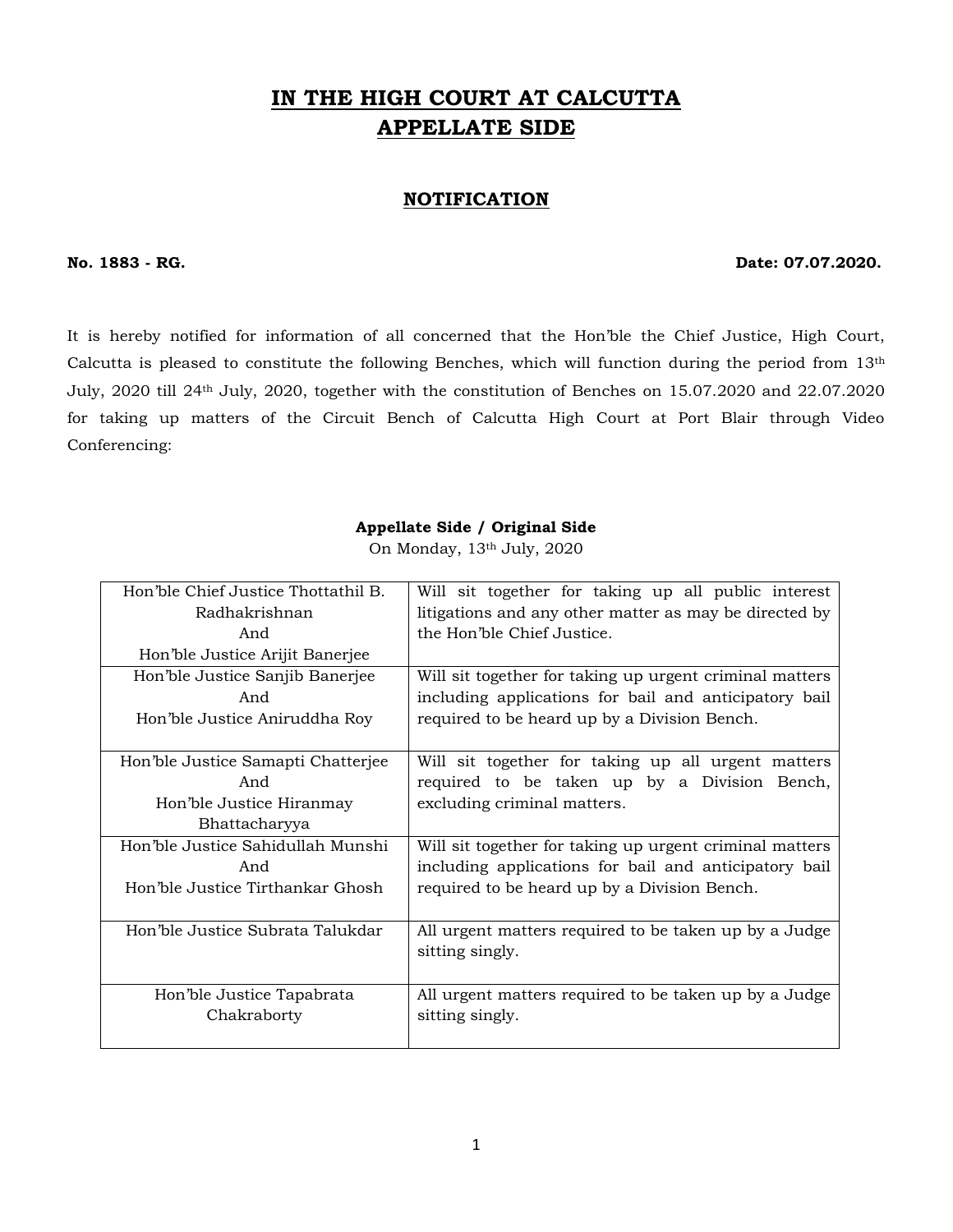On Tuesday, 14th July, 2020

| Hon'ble Chief Justice Thottathil B. | Will sit together for taking up all public interest     |
|-------------------------------------|---------------------------------------------------------|
| Radhakrishnan                       | litigations and any other matter as may be directed by  |
| And                                 | the Hon'ble Chief Justice.                              |
| Hon'ble Justice Arijit Banerjee     |                                                         |
| Hon'ble Justice I.P. Mukerji        | Will sit together for taking up all urgent matters      |
| And                                 | required to be taken up by a Division Bench,            |
| Hon'ble Justice Subhasis Dasgupta   | excluding criminal matters.                             |
|                                     |                                                         |
| Hon'ble Justice Harish Tandon       | Will sit together for taking up urgent criminal matters |
| And                                 | including applications for bail and anticipatory bail   |
| Hon'ble Justice Jay Sengupta        | required to be heard up by a Division Bench.            |
|                                     |                                                         |
| Hon'ble Justice Soumen Sen          | Will sit together for taking up urgent criminal matters |
| And                                 | including applications for bail and anticipatory bail   |
| Hon'ble Justice Suvra Ghosh         | required to be heard up by a Division Bench.            |
|                                     |                                                         |
| Hon'ble Justice Arindam Sinha       | All urgent matters required to be taken up by a Judge   |
|                                     | sitting singly.                                         |
| Hon'ble Justice Debangsu Basak      | All urgent matters required to be taken up by a Judge   |
|                                     | sitting singly.                                         |

### **Appellate Side / Original Side**

On Wednesday, 15th July, 2020

| Hon'ble Chief Justice Thottathil B. | Will sit together for taking up all public interest     |
|-------------------------------------|---------------------------------------------------------|
| Radhakrishnan                       | litigations and any other matter as may be directed by  |
| And                                 | the Hon'ble Chief Justice.                              |
| Hon'ble Justice Arijit Banerjee     |                                                         |
| Hon'ble Justice Joymalya Bagchi     | Will sit together for taking up urgent criminal matters |
| And                                 | including applications for bail and anticipatory bail   |
| Hon'ble Justice Kausik Chanda       | required to be heard up by a Division Bench.            |
|                                     |                                                         |
| Hon'ble Justice Samapti Chatterjee  | Will sit together for taking up urgent criminal matters |
| And                                 | including applications for bail and anticipatory bail   |
| Hon'ble Justice Tirthankar Ghosh    | required to be heard up by a Division Bench.            |
|                                     |                                                         |
| Hon'ble Justice Sahidullah Munshi   | Will sit together for taking up all urgent matters      |
| And                                 | required to be taken up by a Division Bench,            |
| Hon'ble Justice Md. Nizamuddin      | excluding criminal matters.                             |
|                                     |                                                         |
| Hon'ble Justice Ravi Krishan Kapur  | All urgent matters required to be taken up by a Judge   |
|                                     | sitting singly.                                         |
| Hon'ble Justice Arindam Mukherjee   | All urgent matters required to be taken up by a Judge   |
|                                     | sitting singly.                                         |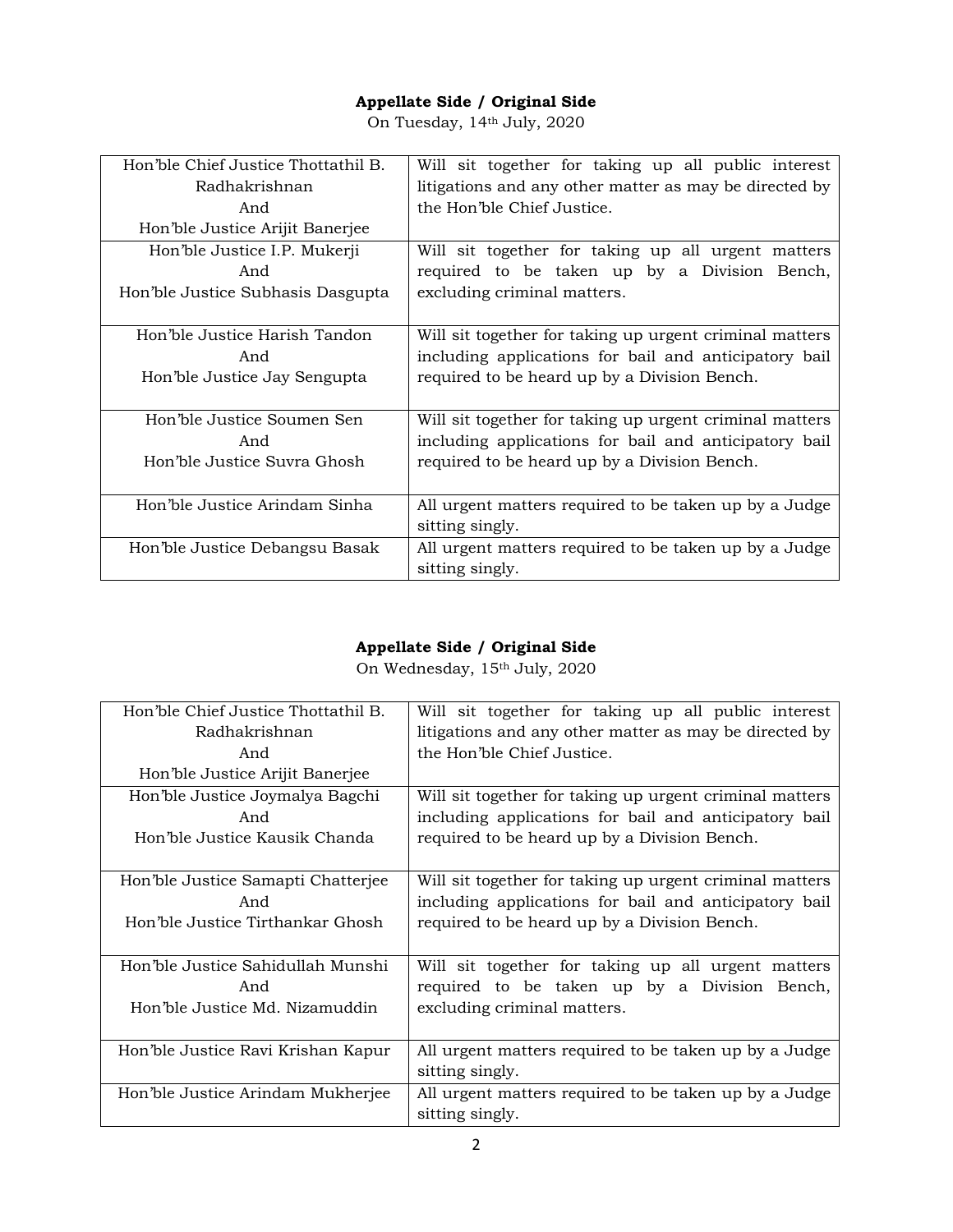On Thursday,  $16<sup>th</sup>$  July, 2020

| Hon'ble Chief Justice Thottathil B.  | Will sit together for taking up all public interest     |
|--------------------------------------|---------------------------------------------------------|
| Radhakrishnan                        | litigations and any other matter as may be directed by  |
| And                                  | the Hon'ble Chief Justice.                              |
| Hon'ble Justice Arijit Banerjee      |                                                         |
| Hon'ble Justice Sanjib Banerjee      | Will sit together for taking up urgent criminal matters |
| And                                  | including applications for bail and anticipatory bail   |
| Hon'ble Justice Aniruddha Roy        | required to be heard up by a Division Bench.            |
|                                      |                                                         |
| Hon'ble Justice I.P. Mukerji         | Will sit together for taking up all urgent matters      |
| And                                  | required to be taken up by a Division Bench,            |
|                                      |                                                         |
| Hon'ble Justice Abhijit Gangopadhyay | excluding criminal matters.                             |
|                                      |                                                         |
| Hon'ble Justice Harish Tandon        | Will sit together for taking up urgent criminal matters |
| And                                  | including applications for bail and anticipatory bail   |
| Hon'ble Justice Jay Sengupta         | required to be heard up by a Division Bench.            |
|                                      |                                                         |
| Hon'ble Justice Biswajit Basu        | All urgent matters required to be taken up by a Judge   |
|                                      | sitting singly.                                         |
| Hon'ble Justice Amrita Sinha         | All urgent matters required to be taken up by a Judge   |

### **Appellate Side / Original Side**

On Friday, 17th July, 2020

| Hon'ble Chief Justice Thottathil B. | Will sit together for taking up all public interest     |
|-------------------------------------|---------------------------------------------------------|
| Radhakrishnan                       | litigations and any other matter as may be directed by  |
| And                                 | the Hon'ble Chief Justice.                              |
| Hon'ble Justice Arijit Banerjee     |                                                         |
| Hon'ble Justice Soumen Sen          | Will sit together for taking up all urgent matters      |
| And                                 | required to be taken up by a Division Bench,            |
| Hon'ble Justice Saugata             | excluding criminal matters.                             |
| Bhattacharyya                       |                                                         |
| Hon'ble Justice Joymalya Bagchi     | Will sit together for taking up urgent criminal matters |
| And                                 | including applications for bail and anticipatory bail   |
| Hon'ble Justice Kausik Chanda       | required to be heard up by a Division Bench.            |
|                                     |                                                         |
| Hon'ble Justice Samapti Chatterjee  | Will sit together for taking up urgent criminal matters |
| And                                 | including applications for bail and anticipatory bail   |
| Hon'ble Justice Tirthankar Ghosh    | required to be heard up by a Division Bench.            |
|                                     |                                                         |
| Hon'ble Justice Ashis Kumar         | All urgent matters required to be taken up by a Judge   |
| Chakraborty                         | sitting singly.                                         |
| Hon'ble Justice Bibek Chaudhuri     | All urgent matters required to be taken up by a Judge   |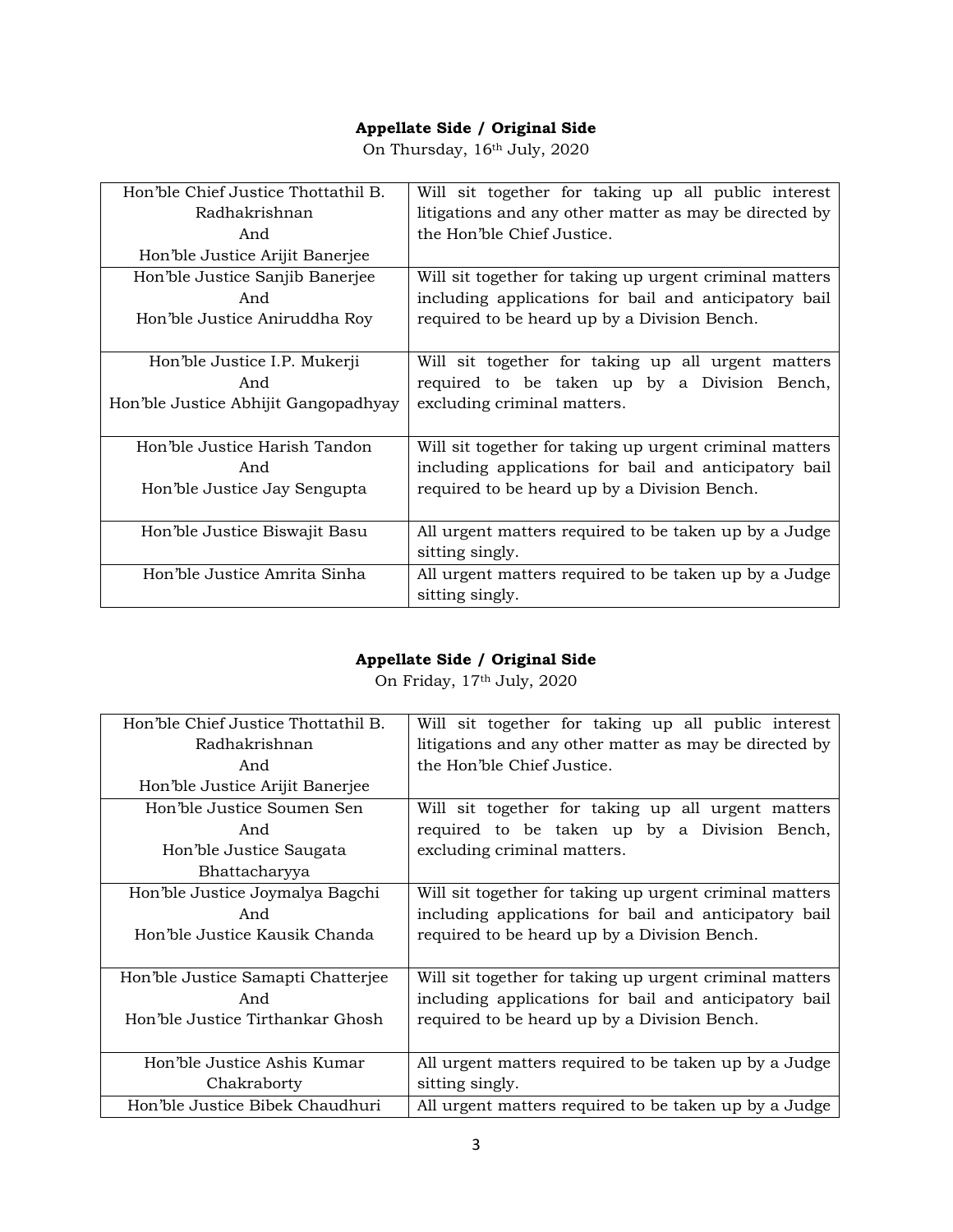| ົດາ | $\sim$ $\sim$ $\sim$ $\sim$<br><b>OTCOTT</b><br>້ |
|-----|---------------------------------------------------|
|-----|---------------------------------------------------|

On Monday, 20<sup>th</sup> July, 2020

| Hon'ble Chief Justice Thottathil B. | Will sit together for taking up all public interest     |
|-------------------------------------|---------------------------------------------------------|
| Radhakrishnan                       | litigations and any other matter as may be directed by  |
| And                                 | the Hon'ble Chief Justice.                              |
| Hon'ble Justice Arijit Banerjee     |                                                         |
| Hon'ble Justice Sanjib Banerjee     | Will sit together for taking up urgent criminal matters |
| And                                 | including applications for bail and anticipatory bail   |
| Hon'ble Justice Subhasis Dasgupta   | required to be heard up by a Division Bench.            |
|                                     |                                                         |
| Hon'ble Justice I.P. Mukerji        | Will sit together for taking up all urgent matters      |
| And                                 | required to be taken up by a Division Bench,            |
| Hon'ble Justice Hiranmay            | excluding criminal matters.                             |
| Bhattacharyya                       |                                                         |
| Hon'ble Justice Sahidullah Munshi   | Will sit together for taking up urgent criminal matters |
| And                                 | including applications for bail and anticipatory bail   |
| Hon'ble Justice Suvra Ghosh         | required to be heard up by a Division Bench.            |
|                                     |                                                         |
| Hon'ble Justice Shivakant Prasad    | All urgent matters required to be taken up by a Judge   |
|                                     | sitting singly.                                         |
| Hon'ble Justice Rajasekhar Mantha   | All urgent matters required to be taken up by a Judge   |
|                                     | sitting singly.                                         |

### **Appellate Side / Original Side**

On Tuesday, 21st July, 2020

| Hon'ble Chief Justice Thottathil B. | Will sit together for taking up all public interest     |
|-------------------------------------|---------------------------------------------------------|
| Radhakrishnan                       | litigations and any other matter as may be directed by  |
| And                                 | the Hon'ble Chief Justice.                              |
| Hon'ble Justice Arijit Banerjee     |                                                         |
| Hon'ble Justice Harish Tandon       | Will sit together for taking up all urgent matters      |
| And                                 | required to be taken up by a Division Bench,            |
| Hon'ble Justice Md. Nizamuddin      | excluding criminal matters.                             |
|                                     |                                                         |
| Hon'ble Justice Soumen Sen          | Will sit together for taking up urgent criminal matters |
| And                                 | including applications for bail and anticipatory bail   |
| Hon'ble Justice Jay Sengupta        | required to be heard up by a Division Bench.            |
|                                     |                                                         |
| Hon'ble Justice Joymalya Bagchi     | Will sit together for taking up urgent criminal matters |
| And                                 | including applications for bail and anticipatory bail   |
| Hon'ble Justice Aniruddha Roy       | required to be heard up by a Division Bench.            |
|                                     |                                                         |
| Hon'ble Justice Sabyasachi          | All urgent matters required to be taken up by a Judge   |
| Bhattacharyya                       | sitting singly.                                         |
| Hon'ble Justice Moushumi            | All urgent matters required to be taken up by a Judge   |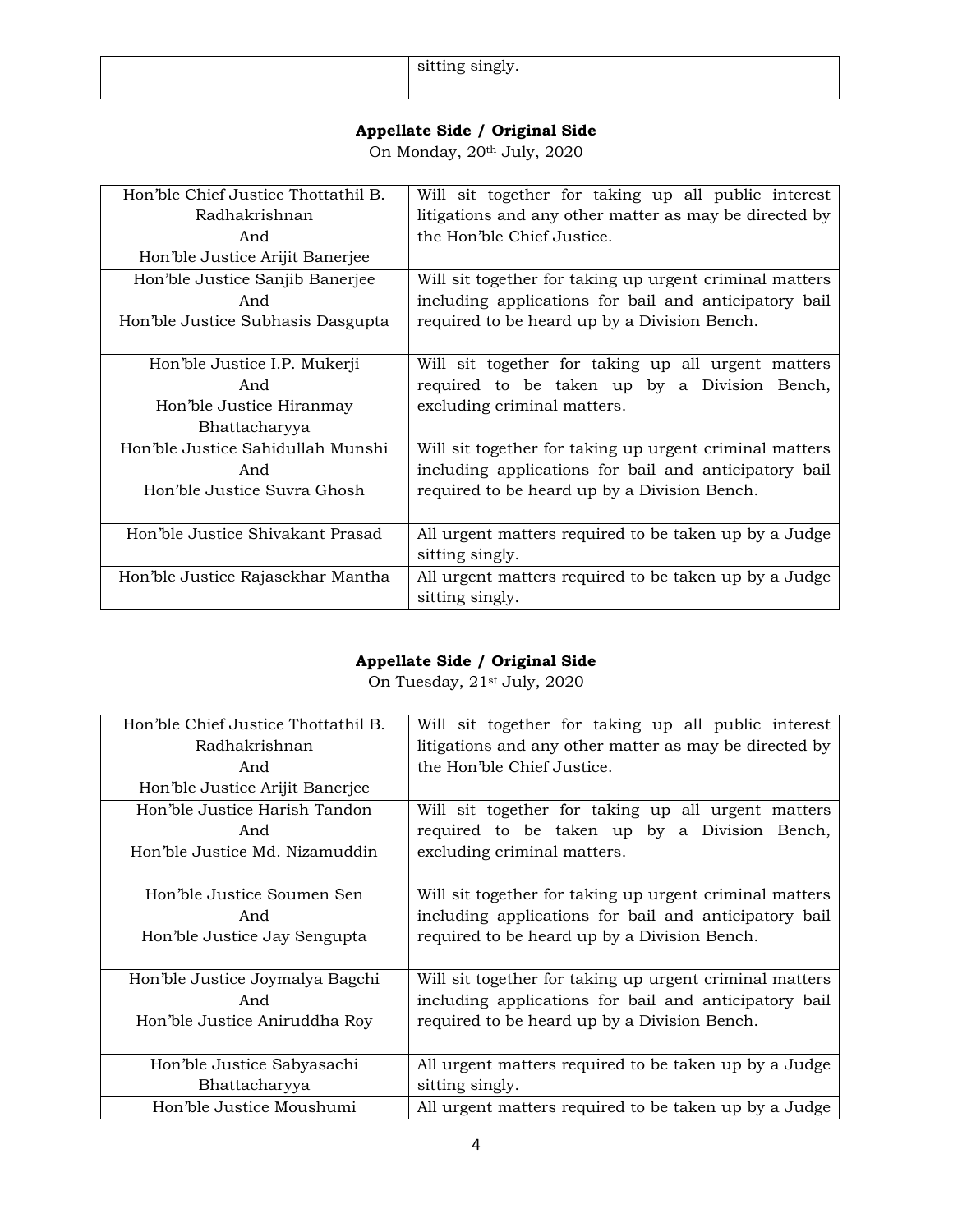| - נר<br>tacharya | $\sim$ singly.                            |
|------------------|-------------------------------------------|
|                  | $\sim$ $\sim$ $\sim$ $\sim$ $\sim$ $\sim$ |

On Wednesday, 22nd July, 2020

| Hon'ble Chief Justice Thottathil B.  | Will sit together for taking up all public interest     |
|--------------------------------------|---------------------------------------------------------|
| Radhakrishnan                        | litigations and any other matter as may be directed by  |
| And                                  | the Hon'ble Chief Justice.                              |
| Hon'ble Justice Arijit Banerjee      |                                                         |
| Hon'ble Justice Sanjib Banerjee      | Will sit together for taking up urgent criminal matters |
| And                                  | including applications for bail and anticipatory bail   |
| Hon'ble Justice Abhijit Gangopadhyay | required to be heard up by a Division Bench.            |
|                                      |                                                         |
| Hon'ble Justice Samapti Chatterjee   | Will sit together for taking up urgent criminal matters |
| And                                  | including applications for bail and anticipatory bail   |
| Hon'ble Justice Tirthankar Ghosh     | required to be heard up by a Division Bench.            |
|                                      |                                                         |
| Hon'ble Justice Sahidullah Munshi    | Will sit together for taking up all urgent matters      |
| And                                  | required to be taken up by a Division Bench,            |
| Hon'ble Justice Saugata              | excluding criminal matters.                             |
| Bhattacharyya                        |                                                         |
| Hon'ble Justice Shekhar B. Saraf     | All urgent matters required to be taken up by a Judge   |
|                                      | sitting singly.                                         |
| Hon'ble Justice Rajarshi Bharadwaj   | All urgent matters required to be taken up by a Judge   |
|                                      | sitting singly.                                         |

## **Appellate Side / Original Side**

On Thursday, 23rd July, 2020

| Hon'ble Chief Justice Thottathil B. | Will sit together for taking up all public interest     |
|-------------------------------------|---------------------------------------------------------|
| Radhakrishnan                       | litigations and any other matter as may be directed by  |
| And                                 | the Hon'ble Chief Justice.                              |
| Hon'ble Justice Arijit Banerjee     |                                                         |
| Hon'ble Justice I.P. Mukerji        | Will sit together for taking up all urgent matters      |
| And                                 | required to be taken up by a Division Bench,            |
| Hon'ble Justice Kausik Chanda       | excluding criminal matters.                             |
|                                     |                                                         |
| Hon'ble Justice Harish Tandon       | Will sit together for taking up urgent criminal matters |
| And                                 | including applications for bail and anticipatory bail   |
| Hon'ble Justice Jay Sengupta        | required to be heard up by a Division Bench.            |
|                                     |                                                         |
| Hon'ble Justice Soumen Sen          | Will sit together for taking up urgent criminal matters |
| And                                 | including applications for bail and anticipatory bail   |
| Hon'ble Justice Bibek Chaudhuri     | required to be heard up by a Division Bench.            |
|                                     |                                                         |
| Hon'ble Justice Shampa Sarkar       | All urgent matters required to be taken up by a Judge   |
|                                     | sitting singly.                                         |
| Hon'ble Justice Ravi Krishan Kapur  | All urgent matters required to be taken up by a Judge   |
|                                     | sitting singly.                                         |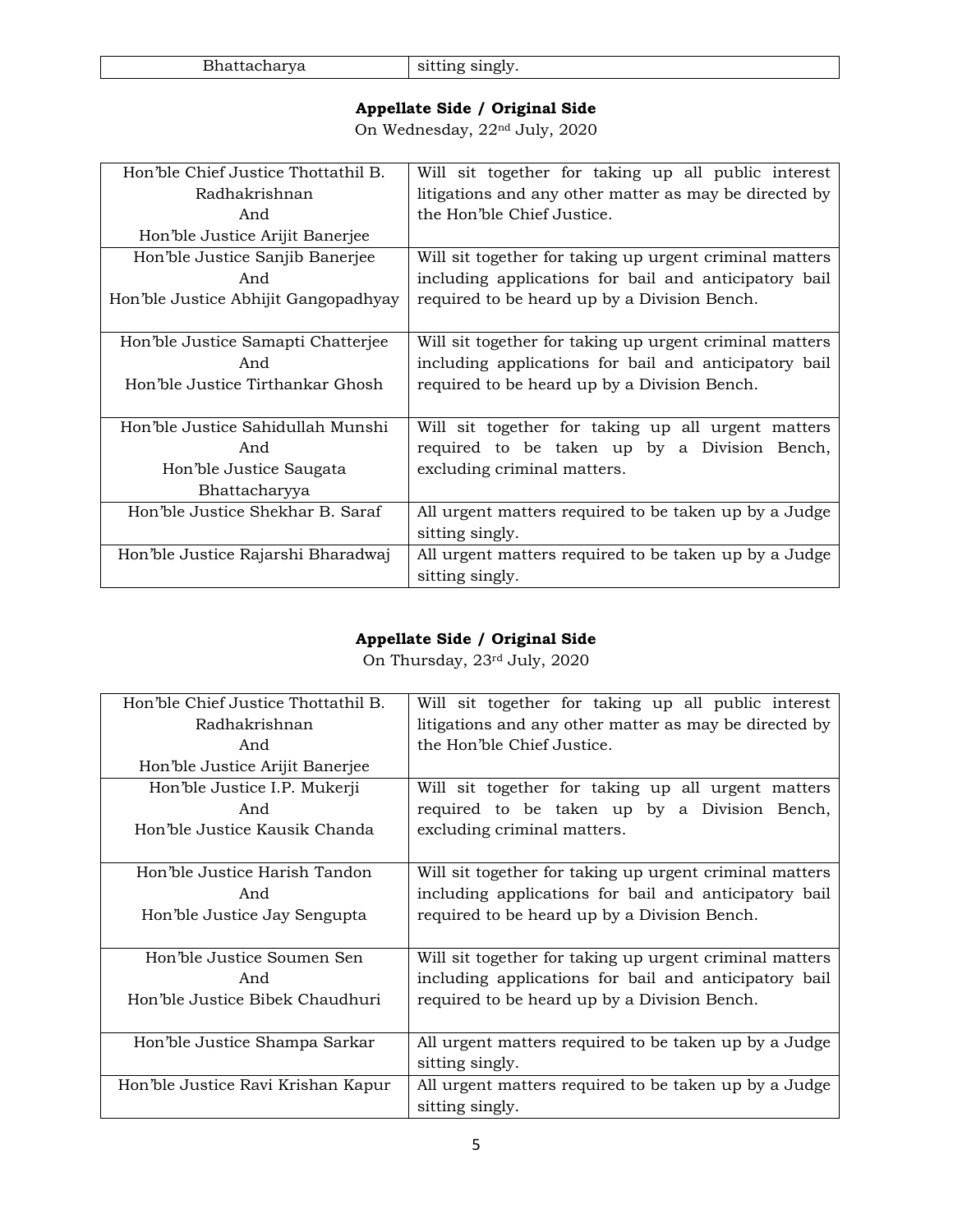On Friday, 24th July, 2020

| Hon'ble Chief Justice Thottathil B. | Will sit together for taking up all public interest     |
|-------------------------------------|---------------------------------------------------------|
| Radhakrishnan                       | litigations and any other matter as may be directed by  |
| And                                 | the Hon'ble Chief Justice.                              |
| Hon'ble Justice Arijit Banerjee     |                                                         |
| Hon'ble Justice Joymalya Bagchi     | Will sit together for taking up urgent criminal matters |
| And                                 | including applications for bail and anticipatory bail   |
| Hon'ble Justice Subhasis Dasgupta   | required to be heard up by a Division Bench.            |
|                                     |                                                         |
| Hon'ble Justice Samapti Chatterjee  | Will sit together for taking up all urgent matters      |
| And                                 | required to be taken up by a Division Bench,            |
| Hon'ble Justice Hiranmay            | excluding criminal matters.                             |
| Bhattacharyya                       |                                                         |
| Hon'ble Justice Sahidullah Munshi   | Will sit together for taking up urgent criminal matters |
| And                                 | including applications for bail and anticipatory bail   |
| Hon'ble Justice Tirthankar Ghosh    | required to be heard up by a Division Bench.            |
|                                     |                                                         |
| Hon'ble Justice Arindam Mukherjee   | All urgent matters required to be taken up by a Judge   |
|                                     | sitting singly.                                         |
| Hon'ble Justice Biswajit Basu       | All urgent matters required to be taken up by a Judge   |
|                                     | sitting singly.                                         |

#### **High Court at Calcutta Circuit Bench at Port Blair (Through Video Conference) From Video Conference Room at the Principal Bench**

| On Wednesday, the 15 <sup>th</sup> July, 2020 |                                                                          |
|-----------------------------------------------|--------------------------------------------------------------------------|
| Hon'ble Justice Sanjib Banerjee               | All urgent matters required to be taken up by a Division                 |
| And                                           | Bench excluding Public Interest Litigation and any other                 |
| Hon'ble Justice Saugata                       | matter as may be directed by the Hon'ble Chief Justice.                  |
| Bhattacharyya                                 |                                                                          |
| Hon'ble Justice Arindam Sinha                 | All urgent matters required to be taken up by a Judge                    |
|                                               | sitting singly.                                                          |
| On Wednesday, the 22 <sup>nd</sup> July, 2020 |                                                                          |
| Hon'ble Justice I.P. Mukerji                  | All urgent matters required to be taken up by a Division                 |
| And                                           | Bench excluding Public Interest Litigation and any other                 |
| Hon'ble Justice Amrita Sinha                  | matter as may be directed by the Hon'ble Chief Justice.                  |
| Hon'ble Justice Debangsu Basak                | All urgent matters required to be taken up by a Judge<br>sitting singly. |